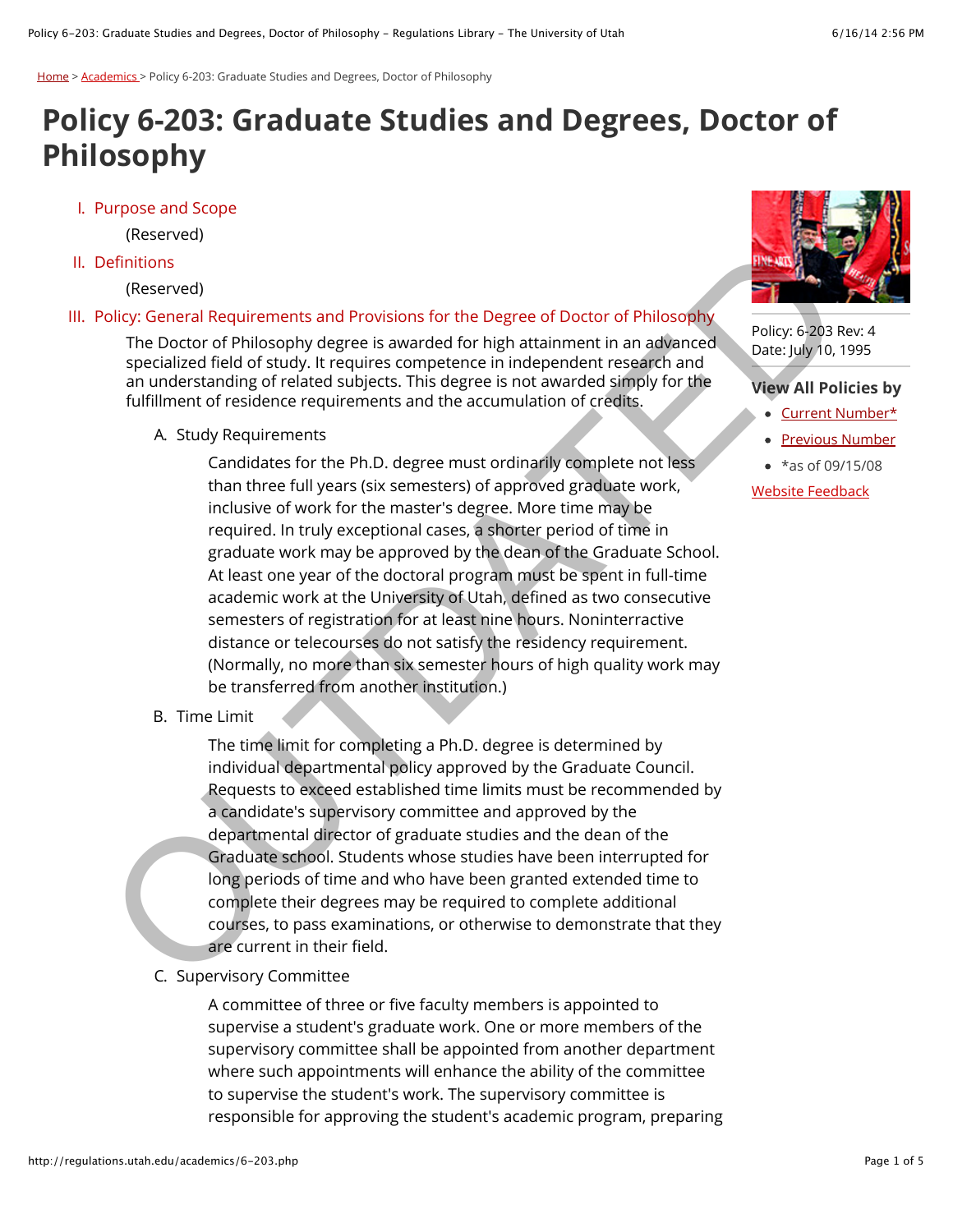and judging the qualifying examinations, approving the dissertation subject and final dissertation, and administering and judging the final oral examination. The chairperson of the supervisory committee normally directs the student's research and writing of the dissertation. The final oral examination may be chaired by any member of the supervisory committee consistent with departmental policy. Decisions concerning program requirements, examinations, and the dissertation are made by majority vote of the supervisory committee.

Supervisory committee members should be members of the university faculty, including regular visiting, adjunct, clinical, and research faculty. They should hold an academic or professional doctorate, and should have demonstrated competence to do research, scholarly, or artistic work in the general field of the student' studies. Appointments to graduate supervisory committees of persons who do not meet these requirements must be recommended and justified by the director of graduate studies of the department and approved by the dean of the Graduate school.

It is the student's responsibility to initiate a request for a supervisory committee. The department chairperson or director of graduate studies, depending on departmental policy, appoints the chairperson and the committee members subject to approval by the dean of the Graduate school. All University of Utah faculty members (including regular, clinical, and research faculty) are eligible to serve as supervisory committee chairpersons consistent with individual departmental regulations. In special cases faculty holding only visiting or adjunct appointments in the university may be chairpersons if recommended by the department and approved by the dean of the Graduate School. committee.<br>
Supprisony committee members should be members of the<br>
suniversity faculty, including regular visiting, adjunct, clinical, and<br>
research faculty. They should hold an academic or professional<br>
dectorate, and sho

D. Language Requirements

Whether foreign language proficiency is required of candidates is determined by departmental policy. Where such proficiency is required, it must be certified by the Graduate Language Committee. In some instances, language proficiency may be certified by individual departments if appropriate Procedures have been approved in advance by the Graduate Language Committee. In most cases, however, fulfillment of the language requirements must be certified by the Graduate Language Committee. The Graduate Language Committee certifies language proficiency on the basis of special examinations or academic courses completed in the language. Detailed regulations concerning language requirements are published in the Bulletin of the University of Utah Graduate school.

E. Qualifying Examination

Written and oral qualifying examinations (preliminary examinations) are required of each candidate. The nature and format of these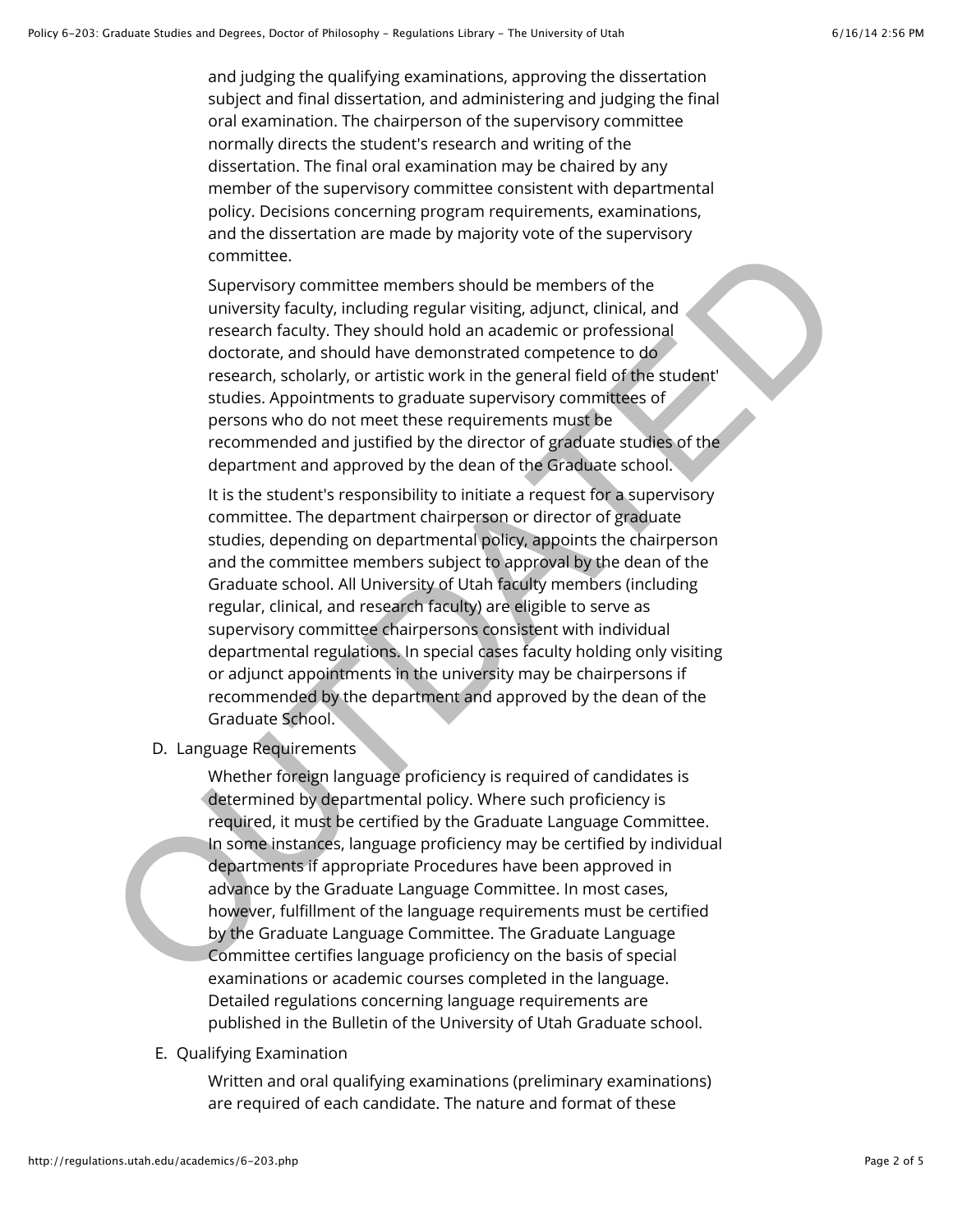examinations are established by individual departments subject to approval by the Graduate Council. At the discretion of the student's supervisory committee, an examination or parts of an examination may be repeated only once.

Qualifying examinations normally are prepared, administered, and evaluated by the student's supervisory committee. However, a department has the option of appointing a departmental examination committee which administers the qualifying examinations and ensures that examinations are properly prepared and evaluated.

#### F. Dissertations

The candidate must submit a dissertation embodying the results of the scientific or scholarly research or artistic creativity which gives evidence of originality and ability in independent investigation and is a contribution to knowledge or the creative arts. The dissertation must show a mastery of the relevant literature and be presented in acceptable style. The style and formate of the dissertation are determined by departmental policy and registered with the Thesis Editor, who approves the style and format of the individual dissertations in accordance with departmental policy. The dissertation is approved by the student's supervisory committee. examinations and ensures that examinations are properly prepared<br>examinations and ensures that examinations are properly prepared<br>and weakluncide.<br>The candidate must submit a discertation embodying the results of<br>the scien

The doctoral dissertation is expected to be available to other scholars and to the general public. It is the responsibility of all doctoral candidates to arrange for the publication of their dissertations. The university accepts three alternatives for complying with the publication requirements:

- 1. The entire dissertation may be published and distributed by a publisher of the candidate's choice, exclusive of vanity publishing.
- 2. The entire dissertation may consist of an article or articles accepted for publication in approved scholarly journals.
- 3. The dissertation may be microfilmed by University Microfilms and copies made for public sale.

Regardless of the option used for meeting the publication requirement, an abstract of each dissertation is to be published in University Microfilm's Dissertation Abstracts International.

Detailed policies and Procedures concerning the publication requirement and other matters pertaining to the preparation and acceptance of the dissertation are contained in A Style and Format Guide for the Preparation and Presentation of Theses and Dissertations published by the Graduate School.

G. Final Examination

A final oral examination must be passed before graduation. The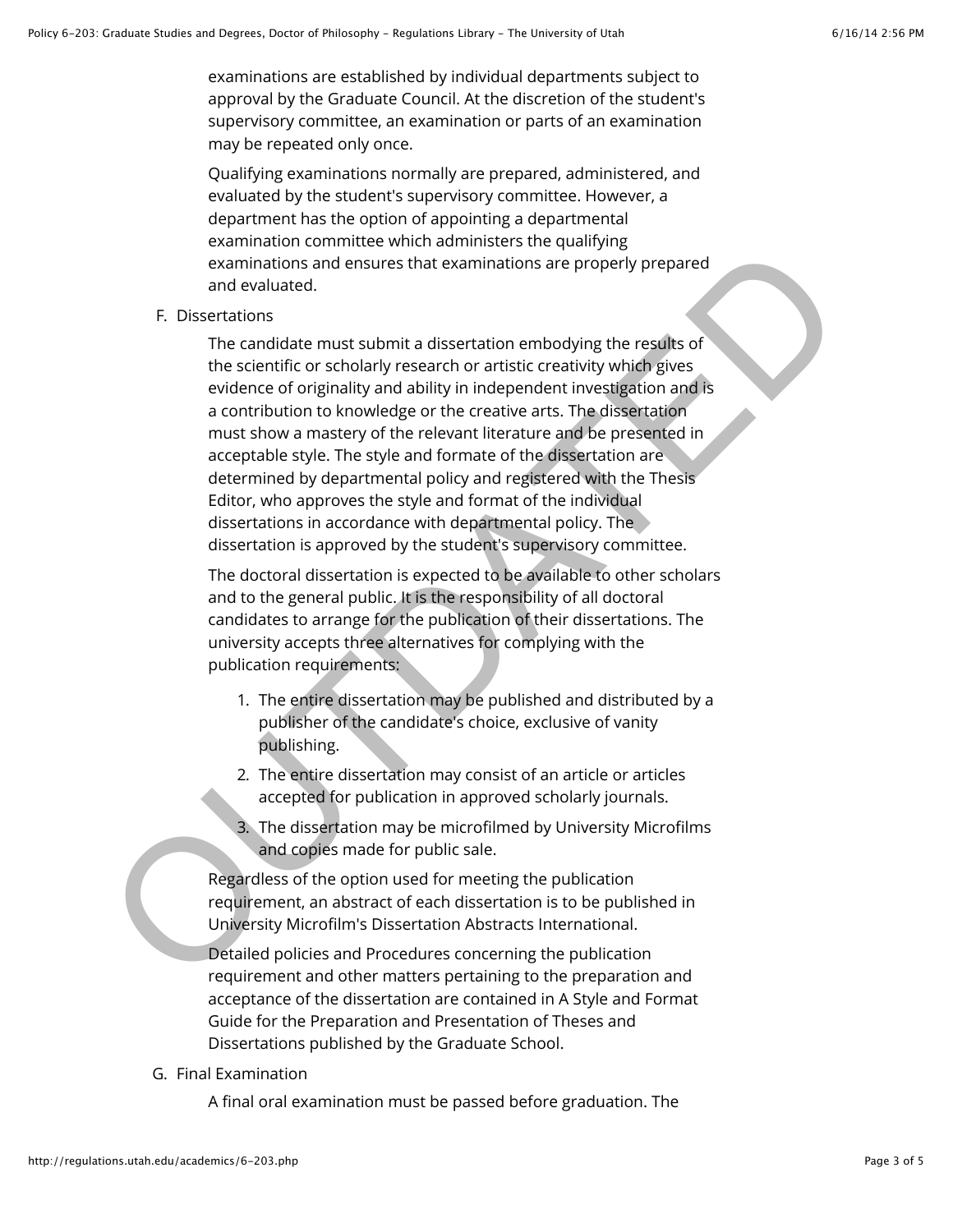examination must follow receipt of the dissertation by the supervisory committee. The committee schedules and announces a public oral examination at which the candidate must defend the dissertation. The final oral examination may be chaired by any member of the supervisory committee consistent with departmental policy.

In order to guarantee graduation in a particular semester, the candidate must submit a copy of the dissertation for format approval to the thesis and dissertation editor four weeks prior to the last day of classes of that semester. The copy submitted for format approval must be defended and fully approved by the supervisory committee and the final reader of the dissertation.

H. Registration

The candidate must register for a minimum of 14 credit hours of Thesis Research (7970 Thesis Research-Ph.D.). The candidate must be regularly enrolled at the university for three or more credit hours during the semester in which the final oral examination is taken.

I. Exceptions

Individual student exceptions to the general requirements for the Ph.D. as stated herein must be approved by the dean of the Graduate School upon the recommendation of the student's supervisory committee and the respective director of graduate studies or department chair. The Graduate Council may approve departmental or programmatic exceptions to the minimum residency requirements and proposals for new programs or academic offerings using distance learning technologies and/or off-campus sites, as provided by Graduate School policy. to the thesis and dissertation editor for weeks prior to the alast day<br>of classes of that sensete. The copy submitted for formal approversion<br>of classes of that sensetes. The copy submitted for formal approversion<br>must be

## IV. Rules, Procedures, Guidelines, Forms and other related resources

- A. Rules
- B. Procedures
- C. Guidelines
- D. Forms
- E. Other related resource materials
- V. References:

(Reserved)

VI. Contacts:

Policy Owner:

Questions about this Policy and any related Rules, Procedures and Guidelines should be directed to the Dean of the Graduate School.

## [Policy Officers](http://regulations.utah.edu/info/index.php):

Only the Sr. Vice President for Academic Affairs and the Sr. Vice President for Health Sciences or their designees have the authority to grant exceptions to this policy.